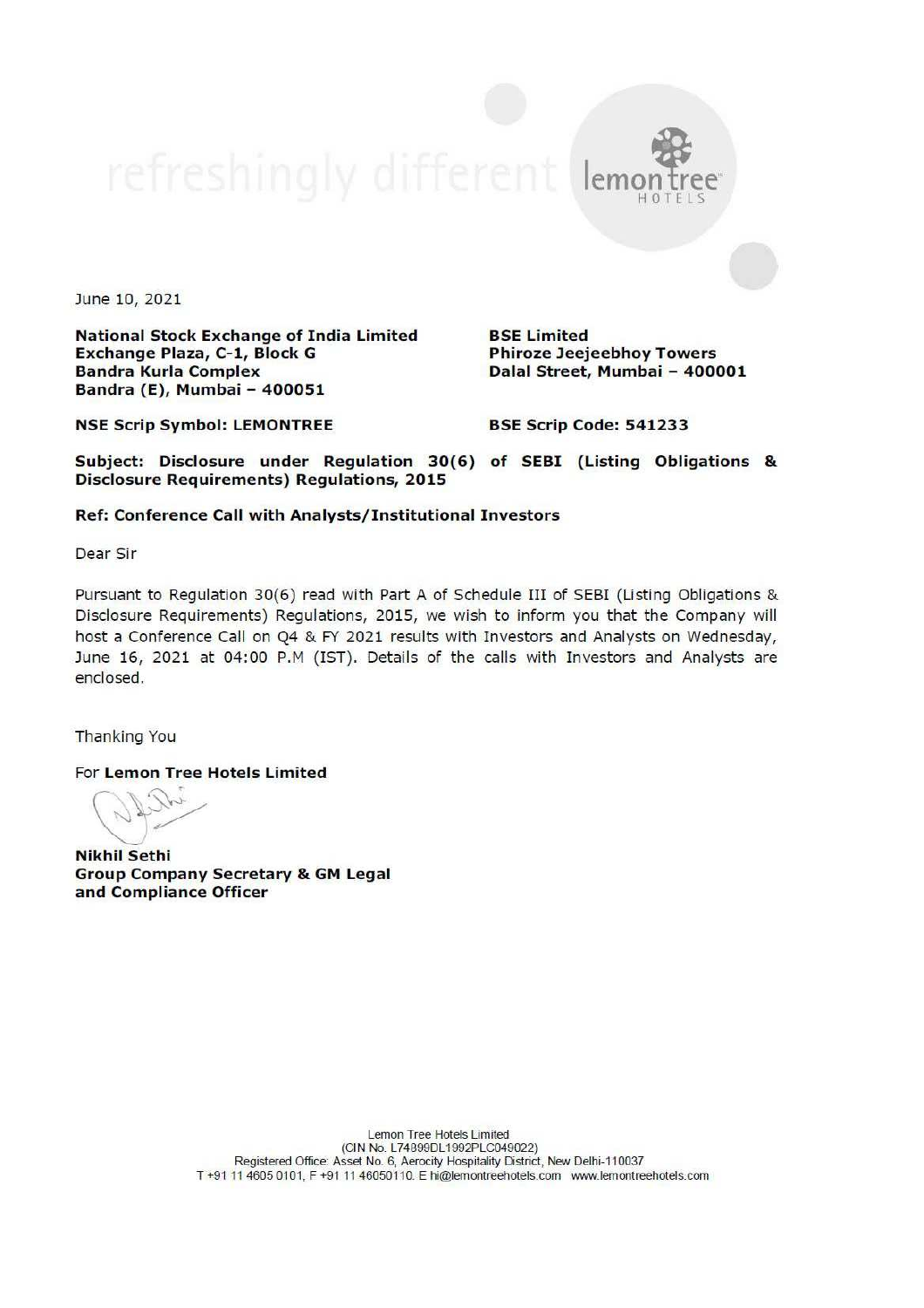

# **Lemon Tree Hotels'Q4&FY21 Earnings Conference Call Wednesday, June16, 2021 at 04:00 PM IST**

Lemon Tree Hotels (LTH) will organize a conference call for investors and analysts on Wednesday**, June16, 2021 at 04:00 PM IST.**

The senior management team will represent LTH on the call.

The conference call will be initiated with a brief management discussion on the Q4&FY21 results to be declared on Tuesday, June 15, 2021 followed by an interactive Question & Answer session.

| <b>Timing</b>               | 04:00PM IST on Wednesday, June 16, 2021                                                                                                             |
|-----------------------------|-----------------------------------------------------------------------------------------------------------------------------------------------------|
| Conference dial-in          |                                                                                                                                                     |
| Primary number              | +91 22 6280 1141 / +91 22 7115 8042                                                                                                                 |
| Singapore Toll Free Number  | 800 101 2045                                                                                                                                        |
| Hong Kong Toll Free Number  | 800 964 448                                                                                                                                         |
| <b>USA Toll Free Number</b> | 18667462133                                                                                                                                         |
| UK Toll Free Number         | 0 808 101 1573                                                                                                                                      |
| Pre-registration            | To enable participants to connect to the conference call without<br>having to wait for an operator, please register at the below<br>mentioned link: |
|                             | DiamondPass <sup>TH</sup><br>Click here to<br><b>ExpressJoin the Call</b>                                                                           |

## **Details of the conference call are as follows:**

*Please dial-in 5 minutes prior to the scheduled start to ensure that you are connected to the call on time.*